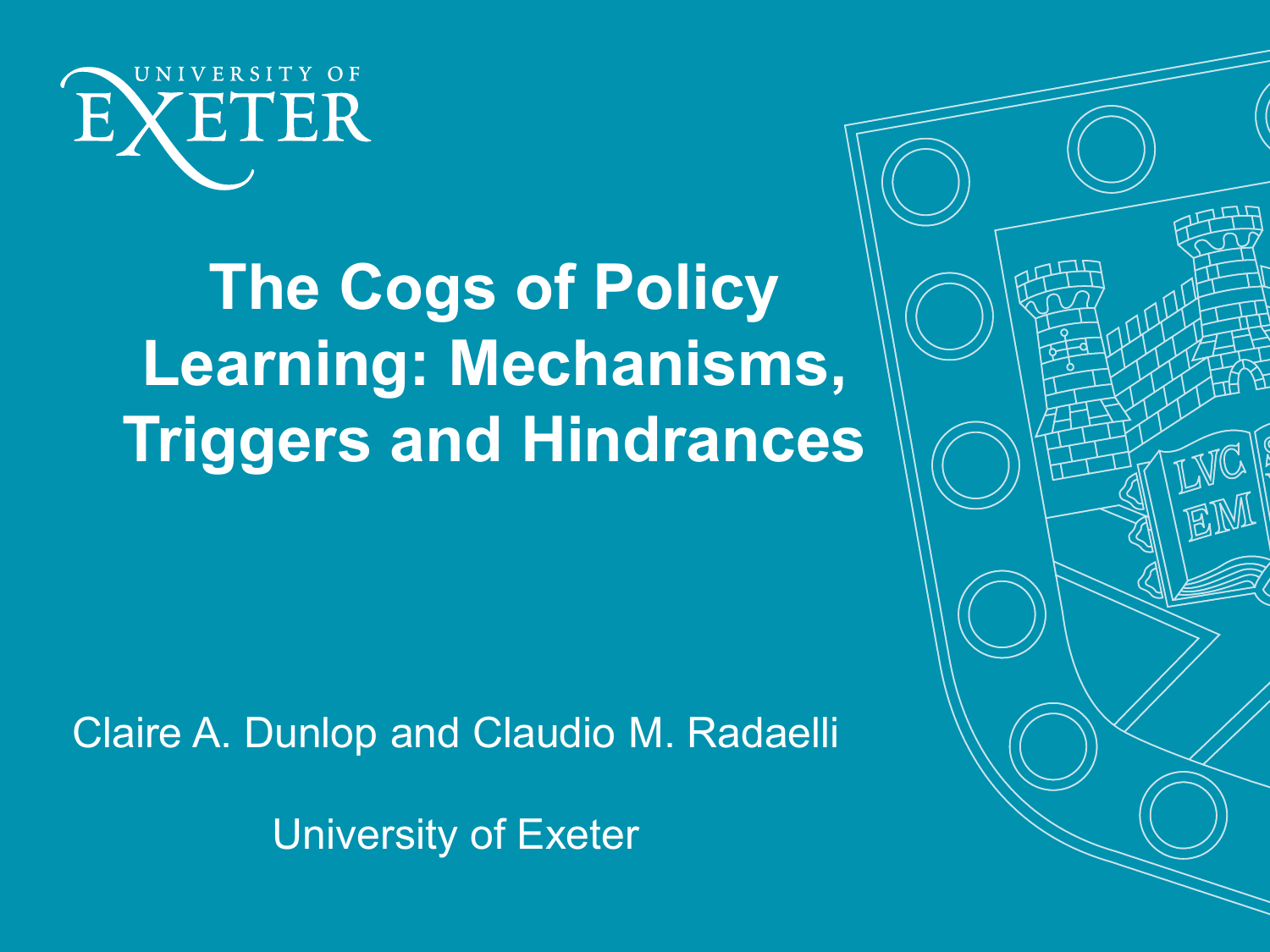### Paper's Motivation & Plan

Can we advance a mechanistic framework of policy learning?

Specifically, what are the *mechanisms for learning*?

We outline:

- (1) Model of learning varieties
- (2) Realist approach to mechanisms
- (3) Mechanisms that generate learning
- (4) Triggers and constraints

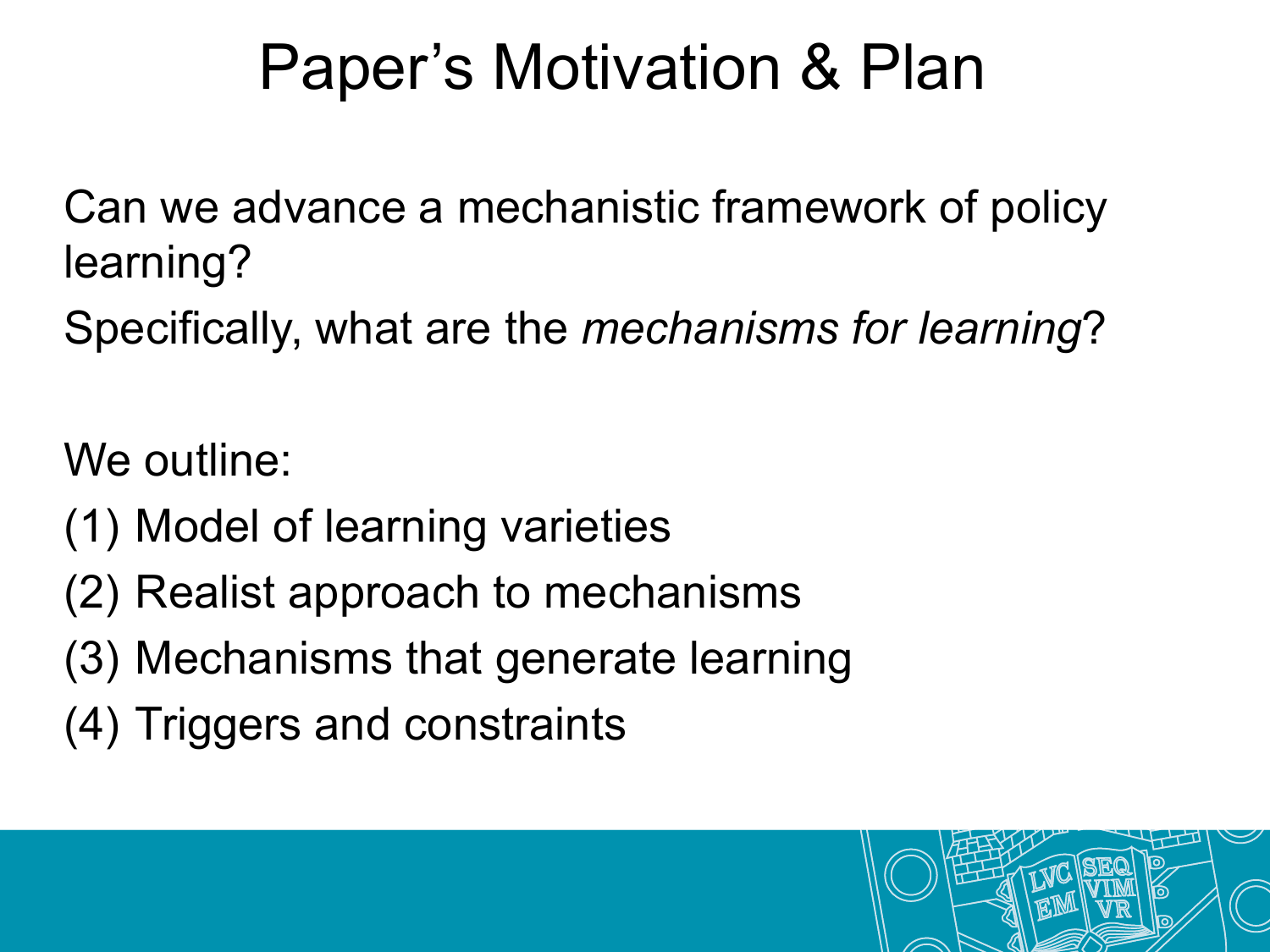# Defining Policy Learning

Learning as updating of beliefs about public policy based on lived experiences, analysis or social interaction

Mechanisms need to capture this process of knowledge acquisition and belief updating

Specifically, mechanisms underpinning four ideal types of learning: epistemic, reflexive, bargaining and hierarchy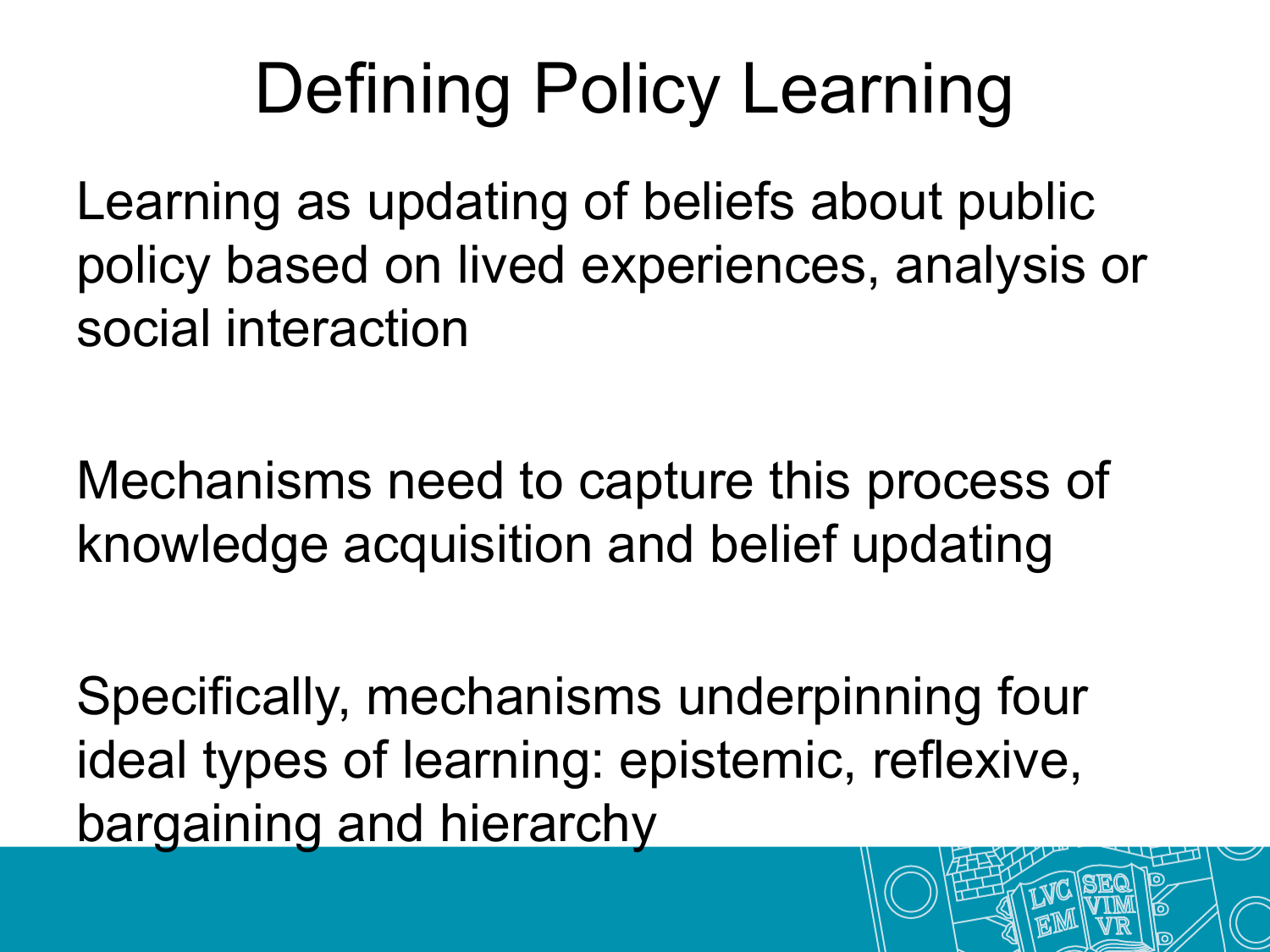## Varieties of Learning (Dunlop and Radaelli, 2013)

#### Figure 1: Mapping the Four Genera of the Policy Learning Literature



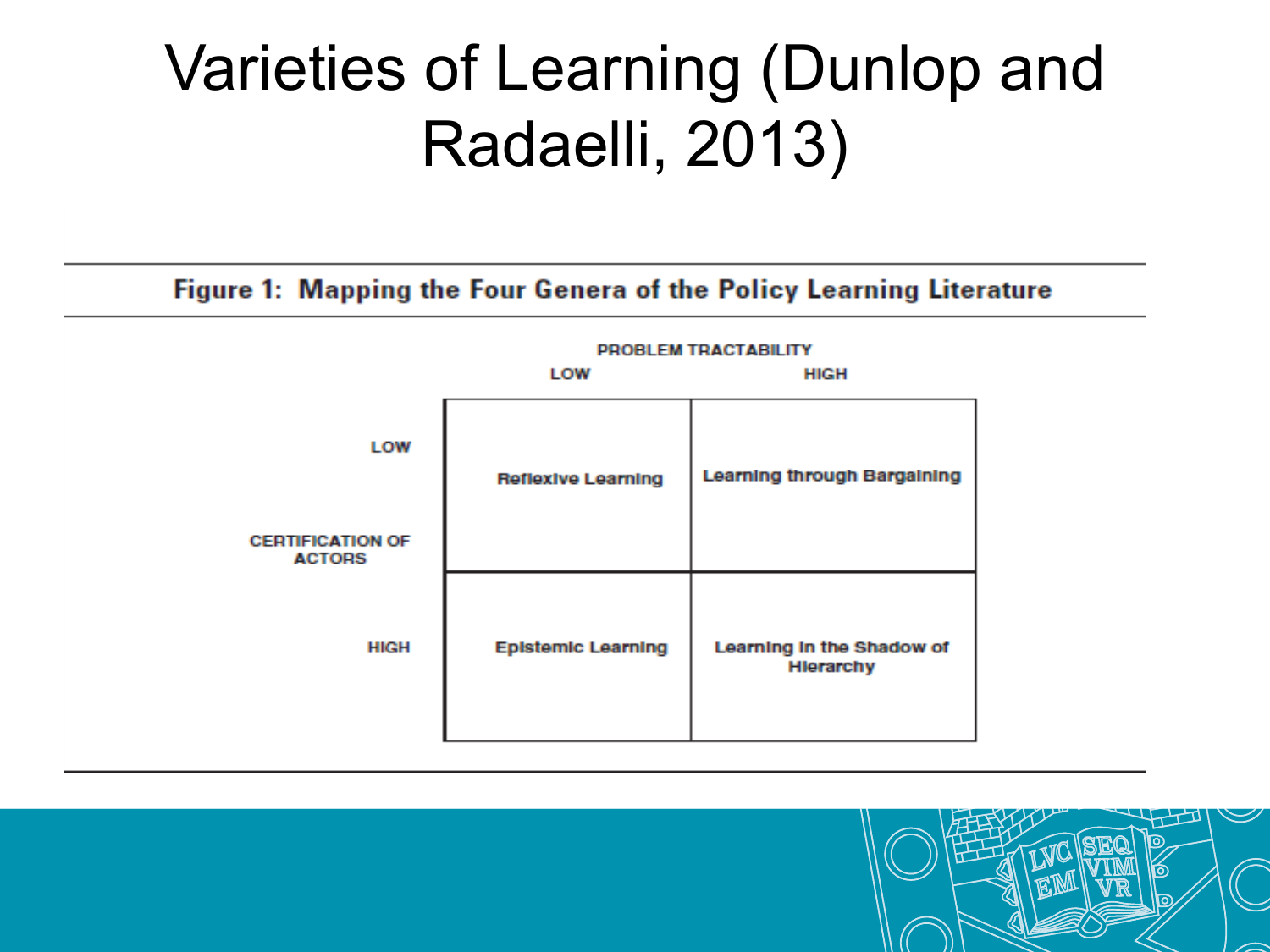#### Realist Approach to Mechanisms

Mechanisms act on the individual – *homo discentis* – at micro, meso and macro levels of interaction

Realist view: mechanisms generate an outcome in a given time or space context

Mechanisms may result in dysfunctional learning forms

Mechanisms' triggers and hindrances exist in structures and agency

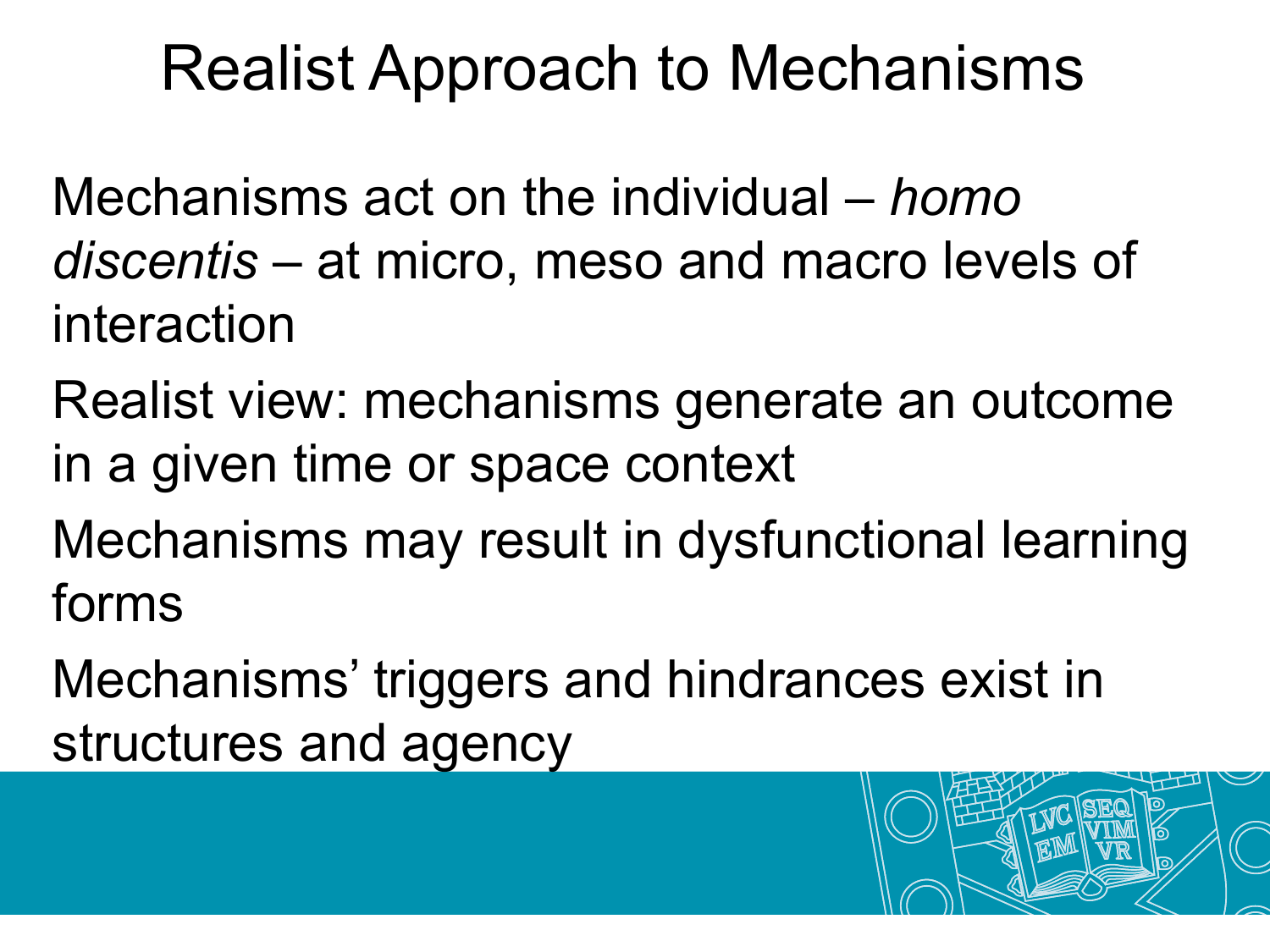| Learning as                       | <b>Epistemic</b>                  | <b>Reflexive</b>                   | <b>Bargaining</b>                      | <b>Hierarchical</b>                            |
|-----------------------------------|-----------------------------------|------------------------------------|----------------------------------------|------------------------------------------------|
| <b>Predominant</b><br>actors      | experts                           | citizens                           | interests                              | courts                                         |
| guiding<br><b>Logic</b><br>action | cognition                         | appropriateness                    | consequence                            | habit                                          |
| <b>Mechanism</b>                  | teaching                          | dialogue                           | exchange                               | compliance                                     |
| is<br><b>What</b><br>learned?     | cause-effect<br>relationships     | norms                              | composition<br>preferences             | of<br>of scope<br>rules                        |
|                                   | policy-relevance<br>of science    | learning<br>how<br>learn (deutero) | to costs<br>cooperation                | of significance<br>rigidity<br>and<br>of rules |
| What is it good<br>for?           | uncertainty<br>reduction          | upholding<br>legitimacy            | exposing Pareto monitoring<br>frontier |                                                |
|                                   | links<br>policy means and<br>ends | between conflict resolution        | intelligence<br>democracy              | of sanctioning                                 |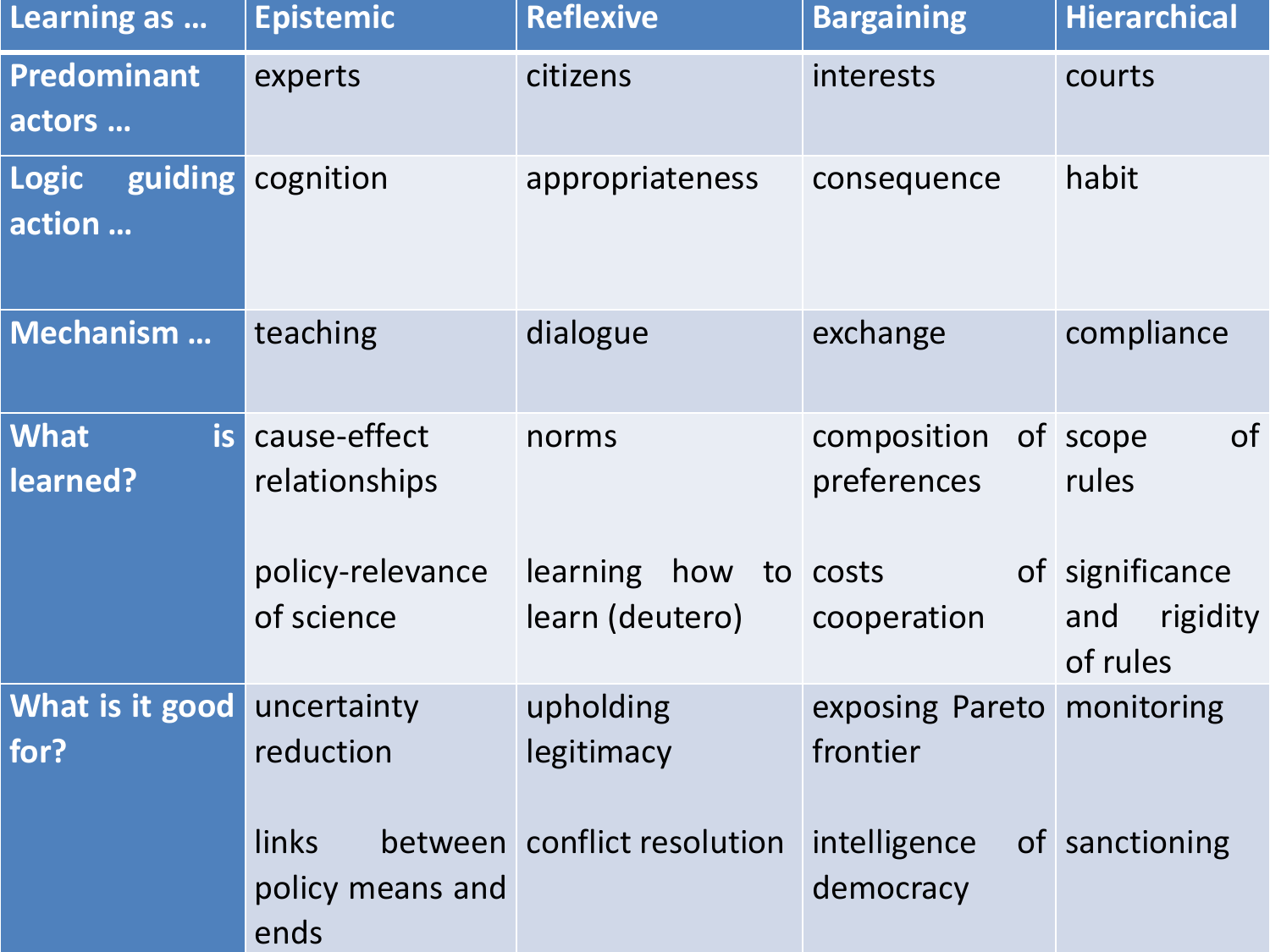| <b>Learning as</b>                                                         | <b>Epistemic</b> | <b>Reflexive</b>          | <b>Bargaining</b>                         | <b>Hierarchical</b>                 |
|----------------------------------------------------------------------------|------------------|---------------------------|-------------------------------------------|-------------------------------------|
| <b>Mechanism</b>                                                           | teaching         | dialogue                  | exchange                                  | compliance                          |
| $\begin{array}{ccccc}\n\bullet & \bullet & \bullet & \bullet\n\end{array}$ |                  |                           |                                           |                                     |
| <b>Triggered by</b>                                                        | open attitude to | willingness to            | low barriers to                           | suitable political                  |
| $\begin{array}{ccccc}\n\bullet & \bullet & \bullet & \bullet\n\end{array}$ | science          | move position             | contract and<br>preference<br>aggregation | culture                             |
|                                                                            | cooperative      | convened                  |                                           | trust in                            |
|                                                                            | institutional    | deliberative spaces       | repeated interactions                     | institutions                        |
|                                                                            | structure        |                           |                                           |                                     |
| Hindered by                                                                | scientific       | incommensurable           | winners and losers are                    | <b>JDT</b>                          |
| $\begin{array}{ccccc}\n\bullet & \bullet & \bullet & \bullet\n\end{array}$ | scepticism       | beliefs                   | always the same                           |                                     |
|                                                                            |                  |                           |                                           | veto players                        |
|                                                                            | low policy       | absence of                | options for defection                     |                                     |
|                                                                            | capacity         | deliberative<br>tradition | are cheap                                 | availability of<br>solutions at top |
| <b>Pathologies</b>                                                         | teaching the     | de-coupling               | different endowments                      | blocked learning                    |
|                                                                            | wrong lesson     | between                   | of resources                              |                                     |
| as                                                                         |                  | deliberative for          |                                           | limited                             |
|                                                                            | mobilisation of  | and public choice         | limited options for                       | adaptation to                       |
|                                                                            | counter-         |                           | radical innovation                        | environment                         |
|                                                                            | epicomms         | domination                |                                           |                                     |